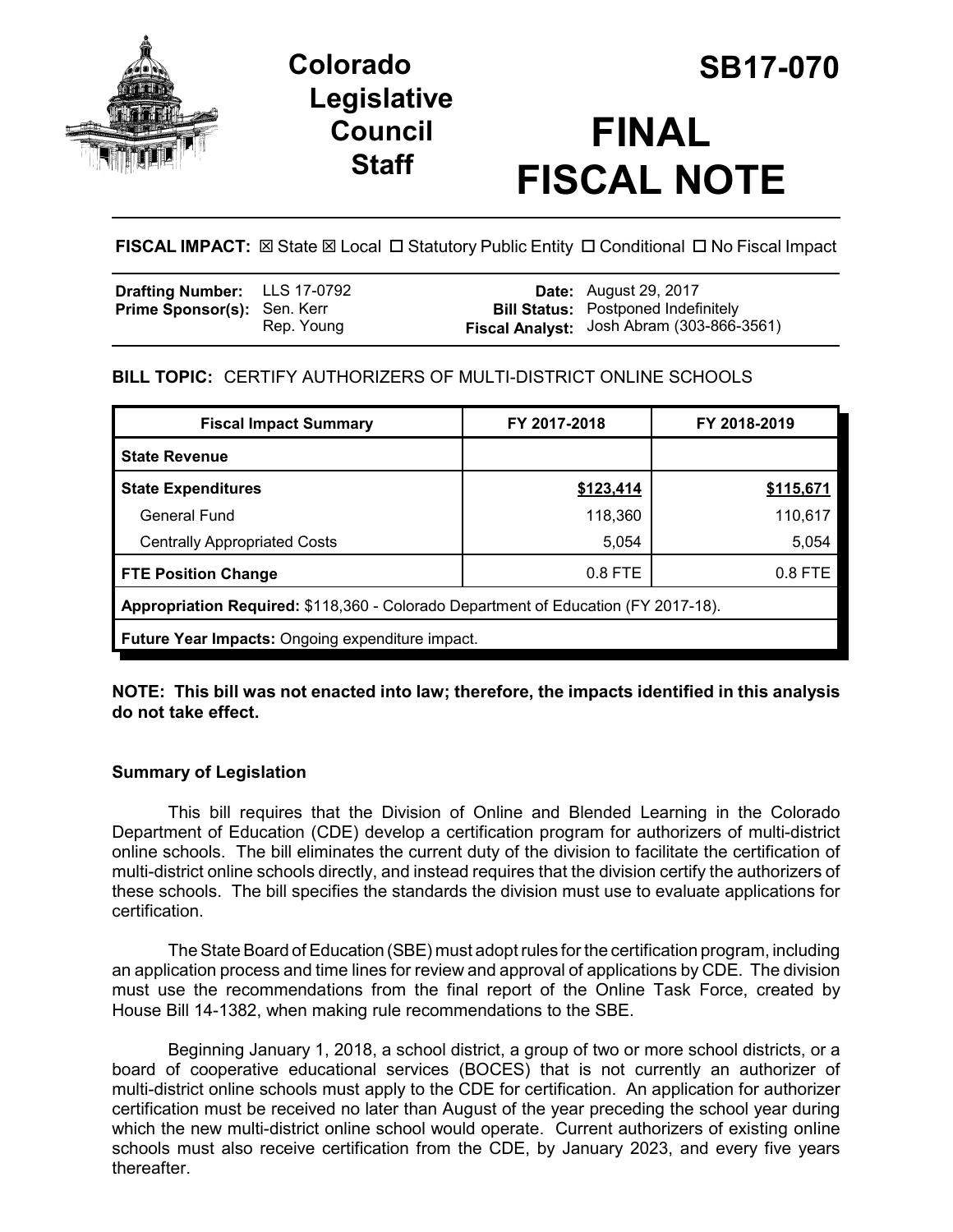August 29, 2017

This bill also requires that the division study the issue of student mobility, and collect and make public data concerning the operations of online school authorizers. Authorizers that operate a multi-district online school must have a memorandum of understanding to operate drop-in learning centers in school districts that are not the online school's authorizer.

Finally, this bill extends the deadline for the CDE to solicit proposals for online programs and schools to initiate online education pilot projects. Parameters for the pilot projects were established by House Bill 14-1382. The deadline for applications is extended until October 15, 2017, and pilot projects must be implemented beginning with the 2018-19 school year. Currently, the CDE is required to use private donations to implement pilot projects. This bill requires that the General Assembly appropriate money for the pilot projects.

#### **Background**

Multi-district online schools may enroll students throughout the state of Colorado. Currently, there are 35 multi-district online schools, established by 20 authorizers. A multi-district online school can be authorized by a school district, the CSI or a BOCES. Among the current schools, none are authorized by CSI, 5 are authorized by a BOCES, and the remaining online schools are authorized by school districts.

#### **State Expenditures**

*The bill increases state General Fund expenditures in the CDE by \$123,414 and 0.8 FTE in FY 2017-18 and by \$115,671 and 0.8 FTE in FY 2018-19.* New expenditures are displayed in Table 1 and described below.

| Table 1. Expenditures Under SB 17-070              |            |            |  |  |  |  |
|----------------------------------------------------|------------|------------|--|--|--|--|
| <b>Cost Components</b>                             | FY 2017-18 | FY 2018-19 |  |  |  |  |
| <b>Personal Services</b>                           | \$55,357   | \$55,357   |  |  |  |  |
| <b>FTE</b>                                         | $0.8$ FTE  | 0.8 FTE    |  |  |  |  |
| <b>Operating Expenses and Capital Outlay Costs</b> | 5,653      | 760        |  |  |  |  |
| <b>Legal Services</b>                              | 2,850      |            |  |  |  |  |
| <b>External Reviewers</b>                          | 4,500      | 4,500      |  |  |  |  |
| <b>Pilot Projects</b>                              | 50,000     | 50,000     |  |  |  |  |
| Centrally Appropriated Costs*                      | 5,054      | 5,054      |  |  |  |  |
| <b>TOTAL</b>                                       | \$123,414  | \$115,671  |  |  |  |  |

*\* Centrally appropriated costs are not included in the bill's appropriation.*

*Authorizer certification.* This bill creates new workload for the CDE to create a certification program for authorizers. In FY 2017-18, staff will assist the SBE to adopt rules, facilitate new applicants for certification, select and train external reviewers, certify 2-3 new authorizers, and prepare SBE documents in cases of appeal. Staff must also facilitate the review and evaluation of the 18 existing authorizers, and prepare for application and re-certification of all existing authorizers by 2023. In addition to personal services and standard operating costs, the CDE will have \$2,850 in legal services from the Department of Law.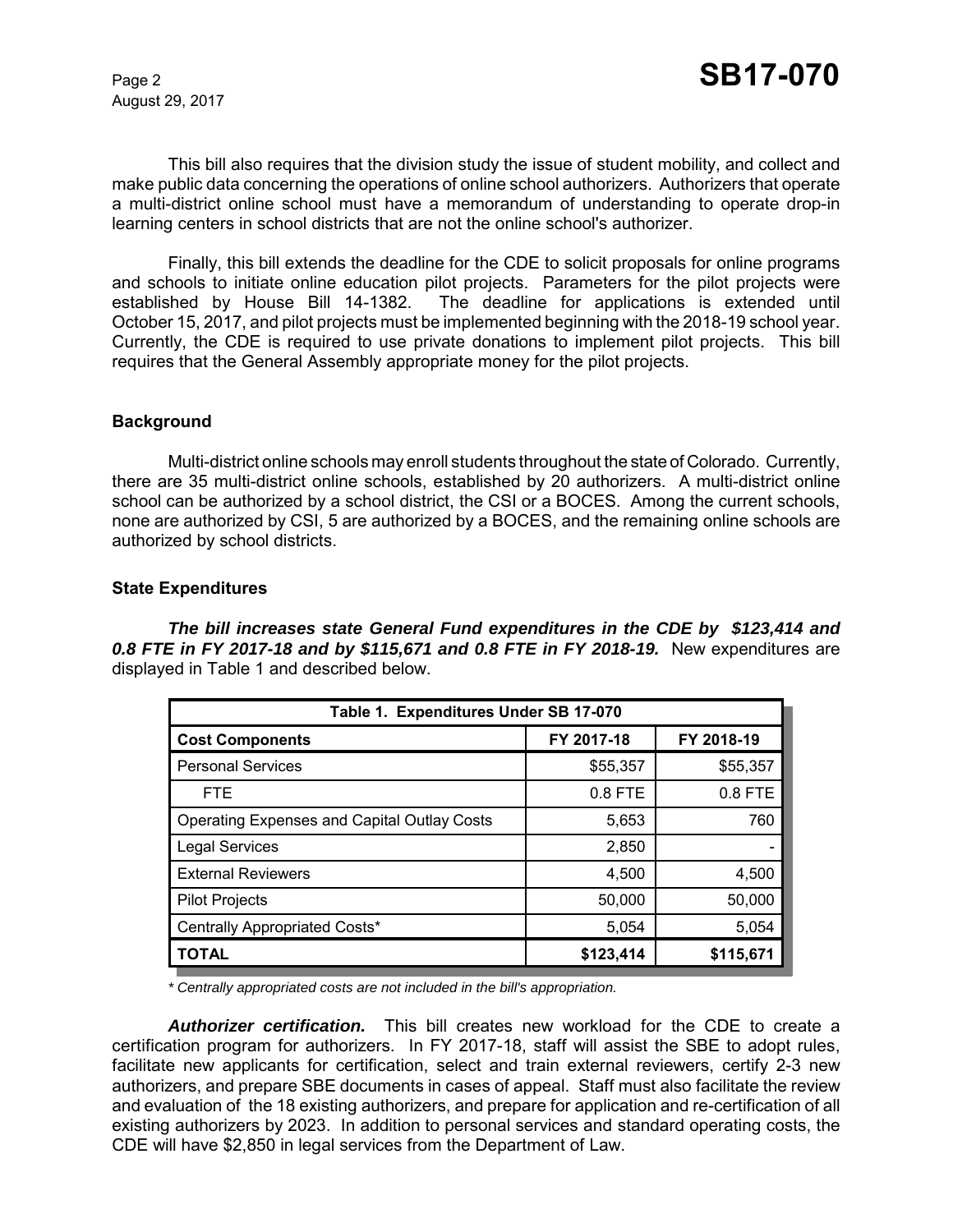August 29, 2017

*Pilot projects*. Some pilot projects suggested by HB 14-1382 can be implemented with minimal additional resources and without direct funding to participating schools; however, others require funding to create support systems, or for investments directly in schools. To begin supporting the development of projects and encouraging applications by online schools, an initial estimate of \$50,000 annually is needed to support pilot project implementation.

*Online education research.* The CDE is required to research and report on student transfer rates in online schools, and to collect data concerning the operation of authorizers and multi district online schools in order to identify best practices and make data available for research in the field of online education. Because the CDE will no longer certify multi-district online schools, the department will have staff capacity that can be re-purposed to conduct research on online education.

*Centrally appropriated costs.* Pursuant to a Joint Budget Committee policy, certain costs associated with this bill are addressed through the annual budget process and centrally appropriated in the Long Bill or supplemental appropriations bills, rather than in this bill. The centrally appropriated costs subject to this policy are estimated in the fiscal note for informational purposes and summarized in Table 2.

| Table 2. Centrally Appropriated Costs Under SB 17-079*               |            |            |  |  |  |
|----------------------------------------------------------------------|------------|------------|--|--|--|
| <b>Cost Components</b>                                               | FY 2016-17 | FY 2017-18 |  |  |  |
| Employee Insurance (Health, Life, Dental, and Short-term Disability) | \$94       | \$94       |  |  |  |
| Supplemental Employee Retirement Payments                            | 4.960      | 4,960      |  |  |  |
| <b>TOTAL</b>                                                         | \$5,054    | \$5,054    |  |  |  |

 *\*More information is available at: http://colorado.gov/fiscalnotes*

#### **School District Impact**

The bill increases workload for the 18 local education providers currently certified to authorize multi-district online schools to adjust their practices in order to prepare to meet minimum standards specified in the bill by 2023. A local education provider not currently authorizing multi-district schools must also prepare to meet all standards adopted by the SBE for the certification program, and apply and receive certification prior to authorizing multi-district online schools.

#### **Effective Date**

The bill was postponed indefinitely by the Senate Education Committee on February 15, 2017.

#### **State Appropriations**

For FY 2017-18, this bill requires a General Fund appropriation of \$118,360 and 0.8 FTE to the Colorado Department of Education. Of this amount, the Department of Law requires \$2,850 in reappropriated funds.